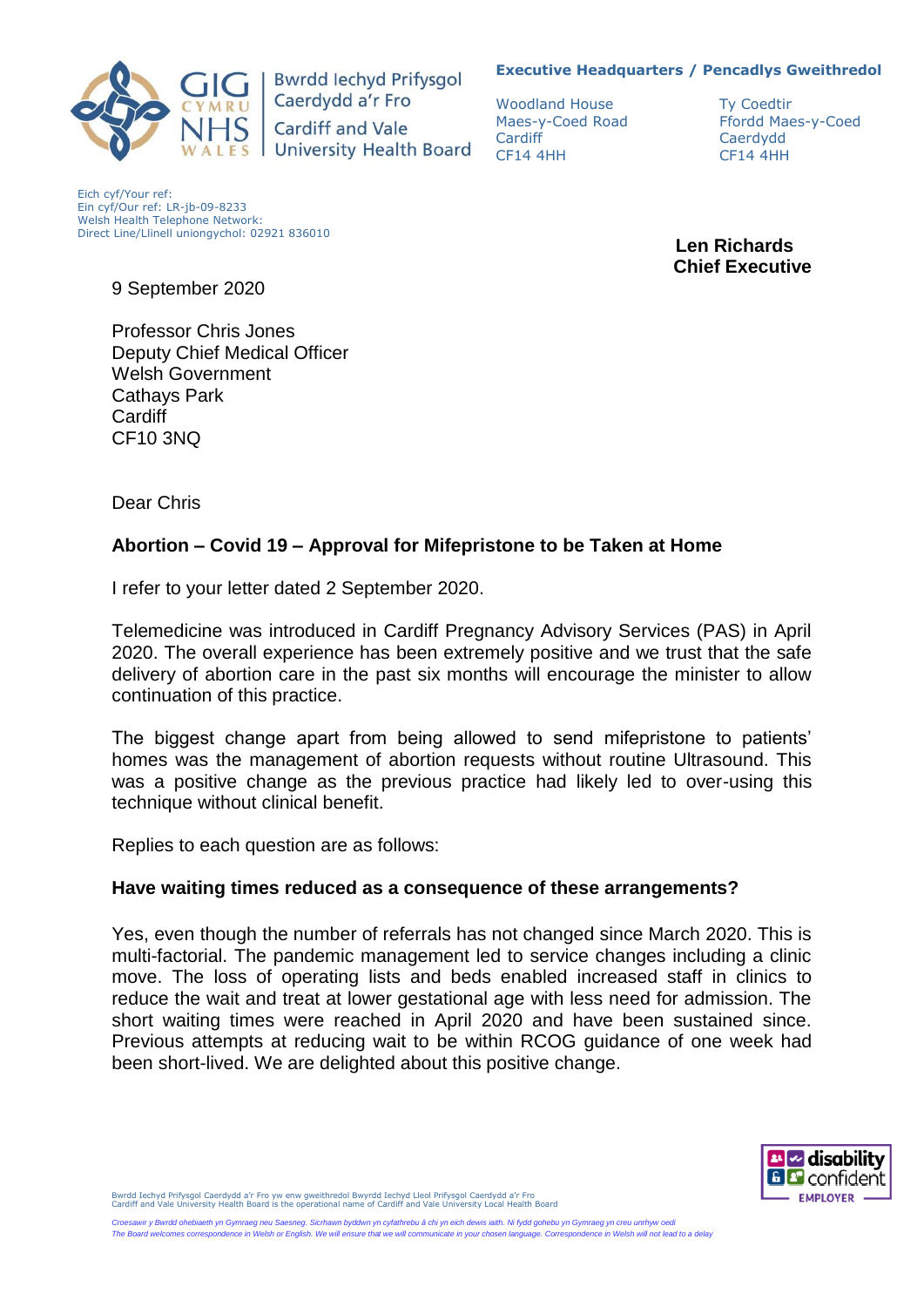# **Has there been a reduction in gestational age when services are accessed as a consequence of these arrangements?**

Yes, as direct consequence of shorter waiting times. Now sustained reduced bed occupancy and need for GA surgical treatment.

## **Are you aware of any negative outcomes as a consequence of these arrangements?**

Not in this Health Board area.

# **Is there any feedback on these arrangements from clinicians involved in offering termination of pregnancy services?**

The arrangements have been welcomed for several reasons:

- 1 Allows remote working for shielding medical staff.
- 2 Patients are grateful about quick response and not needing to attend clinic.
- 3 Telemedicine allows more discreet management of abortion and women appear much more comfortable talking openly when in their own space.
- 4 Improved dynamics of consultation with women's wishes and needs at the centre
- 5 Focus on clinical assessment,
- 6 USS examination no longer used routinely but in cases where it is clinically indicated
- 7 PAS services are now co-located with DOSH at CRI and this is a far better arrangement than clinic located at UHW site. This however may be reversed by DOSH due to floor-space restrictions in the New Year

New challenges encountered through the telemedicine care model have largely been resolved:

- Managing service stats and record keeping
- The main step of using an electronic patient record is not achieved yet but being negotiated. Ongoing use of a paper-based record is not compatible with telemedicine in the long term.
- Communication with individual patients can be repetitive as different clinicians are unaware of each other's actions.
- This is being addressed by looking at introducing an electronic patient record in abortion care.
- Inability to transfer telephone booking system from UHW to CRI with ease
- Staff training to use new consultation techniques and new platforms.
- Clinic staff have had problems with access to suitable IT equipment and most remote consultations have been via telephone. These issues have now been resolved.



Bwrdd Iechyd Prifysgol Caerdydd a'r Fro yw enw gweithredol Bwyrdd Iechyd Lleol Prifysgol Caerdydd a'r Fro Cardiff and Vale University Health Board is the operational name of Cardiff and Vale University Local Health Board

*Croesawir y Bwrdd ohebiaeth yn Gymraeg neu Saesneg. Sicrhawn byddwn yn cyfathrebu â chi yn eich dewis iaith. Ni fydd gohebu yn Gymraeg yn creu unrhyw oedi The Board welcomes correspondence in Welsh or English. We will ensure that we will communicate in your chosen language. Correspondence in Welsh will not lead to a delay*